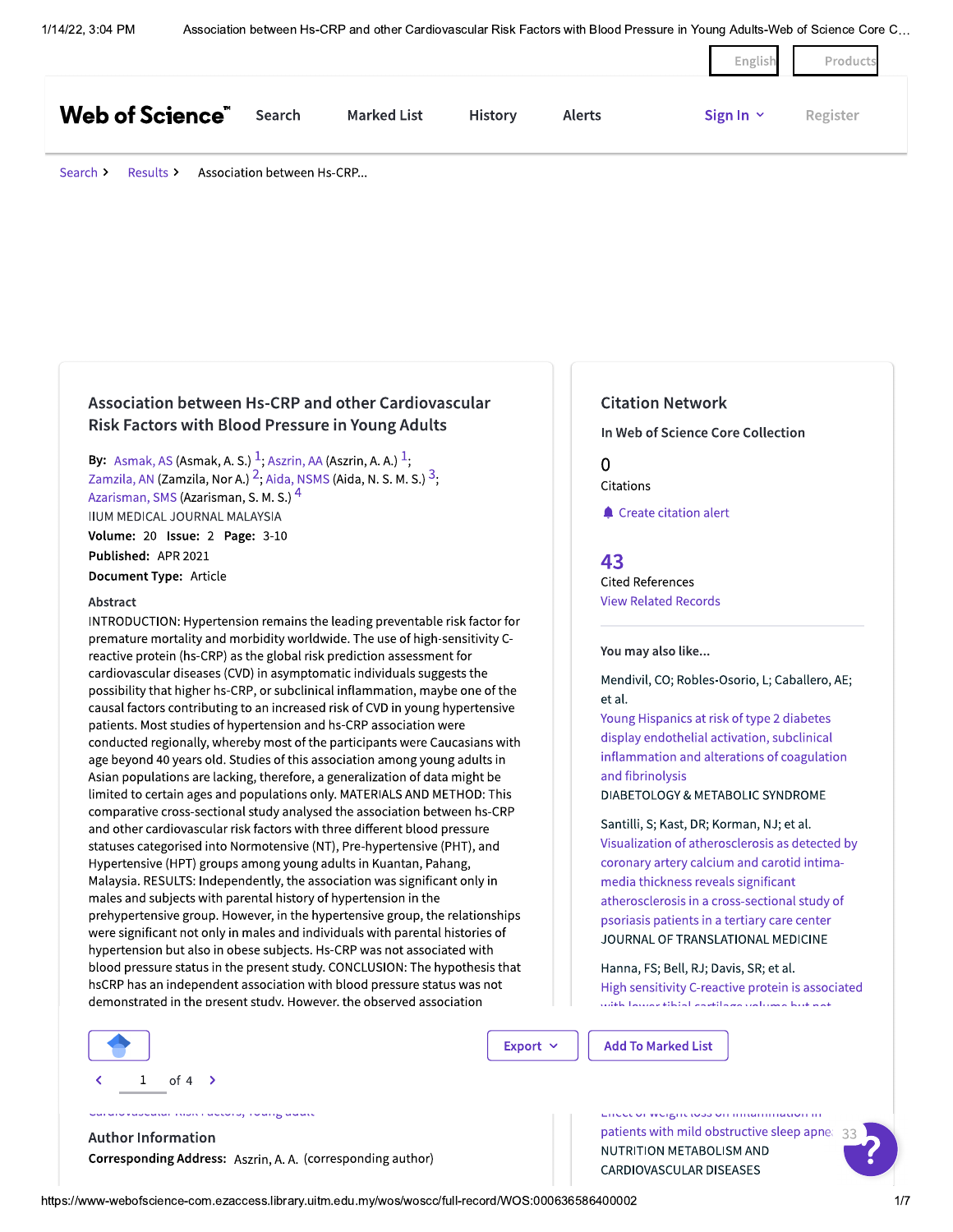| 1/14/22, 3:04 PM |  | Association between Hs-CRP and other Cardiovascular Risk Factors with Blood Pressure in Young Adults-Web of Science Core C. |
|------------------|--|-----------------------------------------------------------------------------------------------------------------------------|
|                  |  |                                                                                                                             |

| Int Islamic Univ Malaysia, Dept Basic Med Sci, Kulliyyah Med, Jalan<br>$\overline{\phantom{a}}$ |
|-------------------------------------------------------------------------------------------------|
| Sulan Ahmad Shah, Kuantan 23200, Pahang, Malaysia                                               |
| Addresses:                                                                                      |

 $^{\text{1}}\,$  Int Islamic Univ Malaysia, Dept Basic Med Sci, Kulliyyah Med, Jalan

Sulan Ahmad Shah, Kuantan 23200, Pahang, Malaysia<br> **•** <sup>2</sup> Int Islamic Univ Malaysia, Dept Pathol & Lab Med, Kulliyyah Med,<br>Kuantan, Pahang, Malaysia

 $\bullet$  3 Int Islamic Univ Malaysia, Dept Emergency Med, Kulliyyah Med, Kuantan, Pahang, Malaysia

 $\blacktriangleright$ <sup>4</sup> Int Islamic Univ Malaysia, Dept Internal Med, Kulliyyah Med, Kuantan, Pahang, Malaysia

## E-mail Addresses: draszrin@iium.edu.my

## Categories/Classification

Research Areas: General & Internal Medicine

#### Funding

| Funding agency                                                                             | Grant<br>number                                            | Last 180 Days<br>Learn more      |
|--------------------------------------------------------------------------------------------|------------------------------------------------------------|----------------------------------|
| Ministry of Education of Malaysia, through the<br><b>Fundamental Research Grant Scheme</b> | FRGS16-<br>056-0555                                        |                                  |
| International Islamic University Malaysia (IIUM)<br>research initiative grant scheme       | <b>RIGS 15-</b><br>076-0076<br><b>RIGS 15-</b><br>077-0077 | This recor<br><b>Web of Scie</b> |
| <b>Funding Table</b>                                                                       |                                                            | <b>o</b> Emerging S              |

View funding text

Document Information

Language: English

Accession Number: WOS:000636586400002 eISSN: 1823-4631

#### Other Information

IDS Number: RIOFP

 $-$  See fewer data fields

#### Journal information

1IUM MEDICAL JOURNAL MALAYSIA

eISSN: 1823-4631

Current Publisher: INT ISLAMIC UNIV MALAYSIA, KULLIYYAH MEDICINE, JALAN SULTAN AHMAD SHAH, KUANTAN PAHAN, 25200, MALAYSIA

Research Areas: General & Internal Medicine

Web of Science Categories: Medicine, General & Internal

ressure in Young Adults-Web of Science Core C...<br>I; Yoon, DW; Shin, C; et al.<br>urrent presence of inflammation and<br>uctive sleep apnea exacerbates the risk of<br>polic syndrome A KoGES 6-year follow-up<br>CINE Kim, J; Yoon, DW; Shin, C; et al. Concurrent presence of inflammation and obstructive sleep apnea exacerbates the risk of metabolic syndrome A KoGES 6-year follow-up study **MEDICINE** 

See all

## Use in Web of Science

Web of Science Usage Count

 $\mathbf{0}$   $\mathbf{0}$ Last 180 Days Since 2013

#### This record is from: Web of Science Core Collection

o Emerging Sources Citation Index (ESCI)

#### Suggest a correction

If you would like to improve the quality of the data in this record, please Suggest a correction



43 Cited References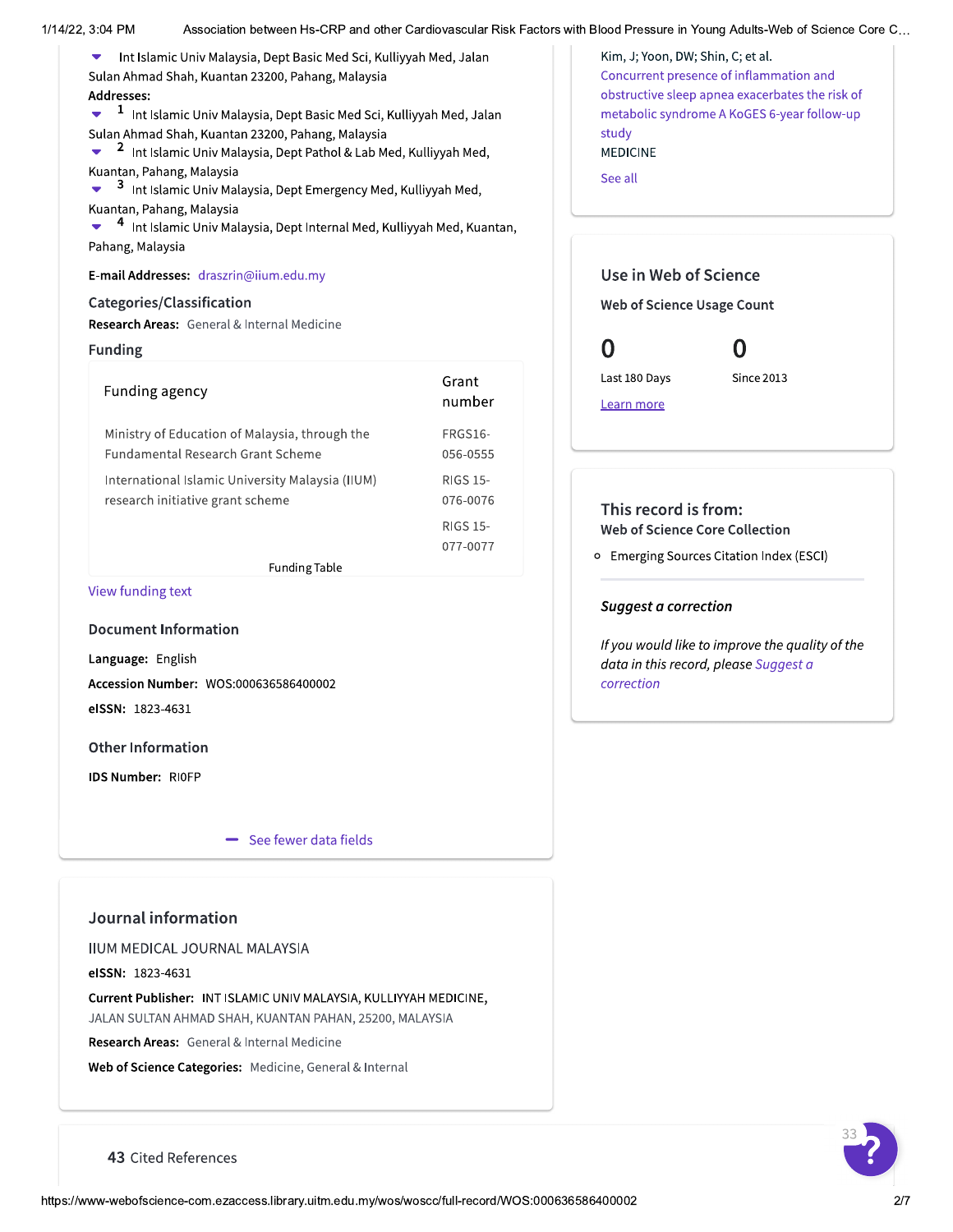|       | Showing 30 of 43 | View as set of results                                                                                                                       |                                       |  |
|-------|------------------|----------------------------------------------------------------------------------------------------------------------------------------------|---------------------------------------|--|
|       |                  |                                                                                                                                              | (from Web of Science Core Collection) |  |
| $1\,$ |                  | Distribution and determinants of C-reactive protein in the older adult<br>population: European Prospective Investigation into Cancer-Norfolk | 21<br>Citations                       |  |
|       | study            | Ahmadi-Abhari, S; Luben, RN; (); Khaw, KT                                                                                                    | 57<br>References                      |  |
|       |                  | Sep 2013   EUROPEAN JOURNAL OF CLINICAL INVESTIGATION 43 (9), pp.899-911<br><b>Free Full Text From Publisher</b><br>                         | Related records                       |  |
|       |                  |                                                                                                                                              |                                       |  |
|       |                  |                                                                                                                                              |                                       |  |
|       |                  |                                                                                                                                              |                                       |  |
|       |                  |                                                                                                                                              |                                       |  |
|       |                  |                                                                                                                                              |                                       |  |
|       |                  |                                                                                                                                              |                                       |  |
|       |                  |                                                                                                                                              |                                       |  |
|       |                  |                                                                                                                                              |                                       |  |
|       |                  |                                                                                                                                              |                                       |  |
|       |                  |                                                                                                                                              |                                       |  |
|       |                  |                                                                                                                                              |                                       |  |
|       |                  |                                                                                                                                              |                                       |  |
|       |                  |                                                                                                                                              |                                       |  |
|       |                  |                                                                                                                                              |                                       |  |
|       |                  |                                                                                                                                              |                                       |  |
|       |                  |                                                                                                                                              |                                       |  |
|       |                  |                                                                                                                                              |                                       |  |
|       |                  |                                                                                                                                              |                                       |  |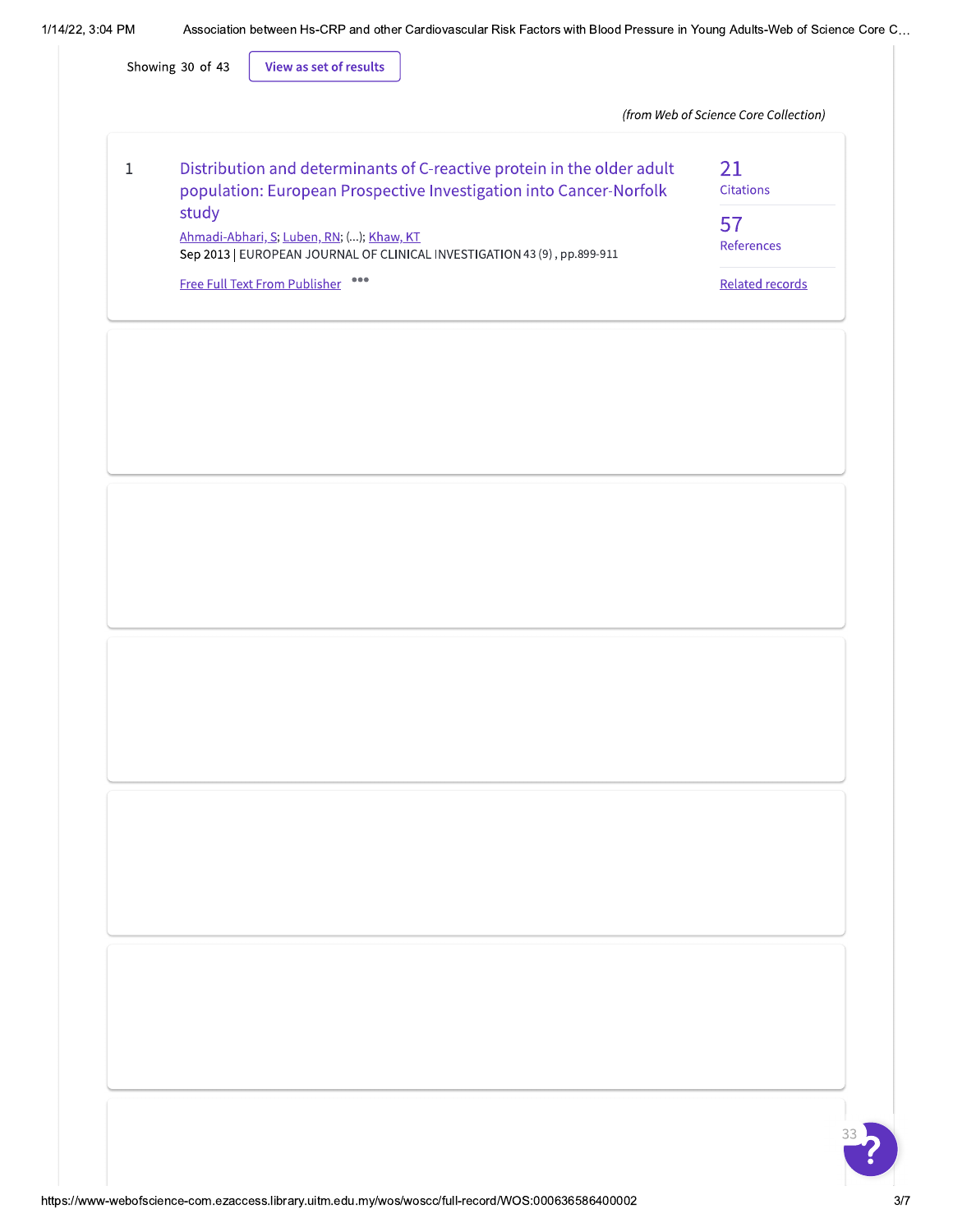| $\frac{33}{2}$ | <b>A</b> |
|----------------|----------|

 $\mathbb{L}$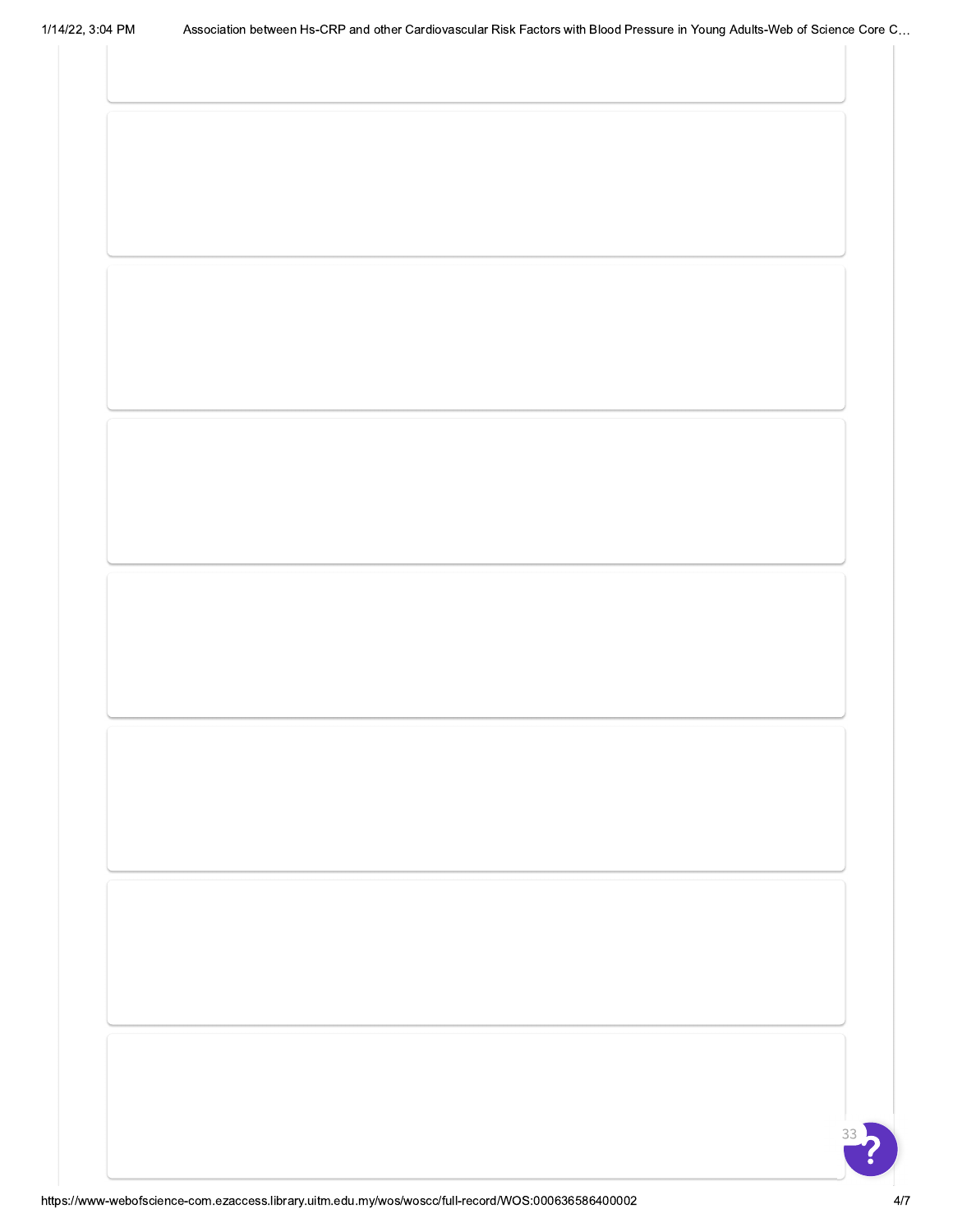|  |  | 33 |
|--|--|----|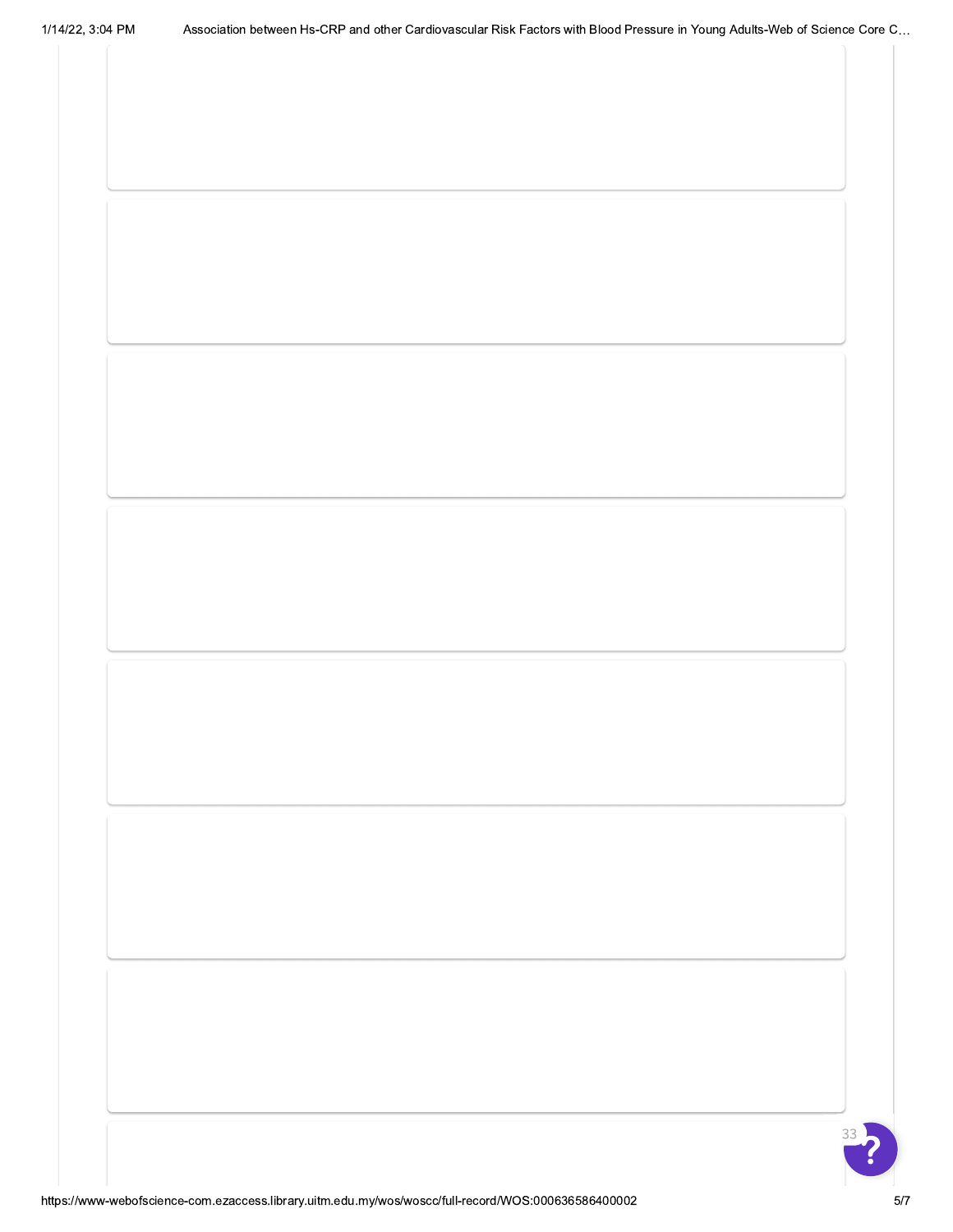$\begin{array}{c} \hline \end{array}$ 

| $33 \frac{1}{1}$<br>U |
|-----------------------|

 $\mathbb{L}$